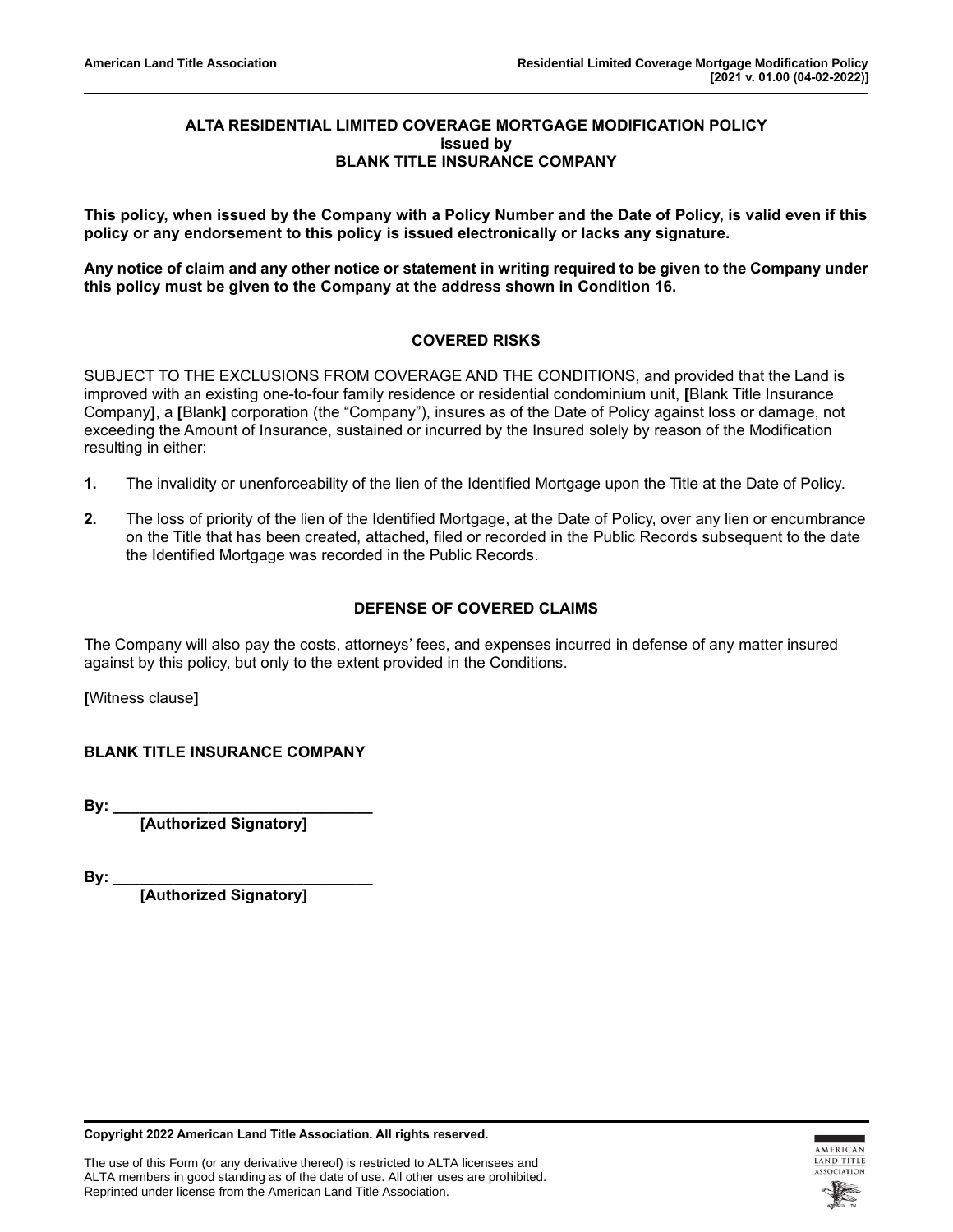## **EXCLUSIONS FROM COVERAGE**

The following matters are excluded from the coverage of this policy, and the Company will not pay loss or damage, costs, attorneys' fees, or expenses that arise by reason of:

- **1.** Any invalidity, unenforceability, or lack of priority of the Identified Mortgage or the Modification. Exclusion 1 does not modify or limit the coverage provided under the Covered Risks.
- **2.** The status or ownership of the Title.
- **3.** Any defect, lien, encumbrance, adverse claim, or other matter:
	- a. created, suffered, assumed, or agreed to by the Insured Claimant;
	- b. Known to the Insured Claimant whether or not disclosed in the Public Records;
	- c. resulting in no loss or damage to the Insured Claimant;
	- d. not recorded or filed in the Public Records at the Date of Policy; or
	- e. attaching or created subsequent to the Date of Policy.
- **4.** Any usury or Consumer Protection Law.
- **5.** Any claim, by reason of the operation of federal bankruptcy, state insolvency, or similar creditors' rights law, that the transaction creating the Modification is a:
	- a. fraudulent conveyance or fraudulent transfer;
	- b. voidable transfer under the Uniform Voidable Transactions Act; or
	- c. preferential transfer.

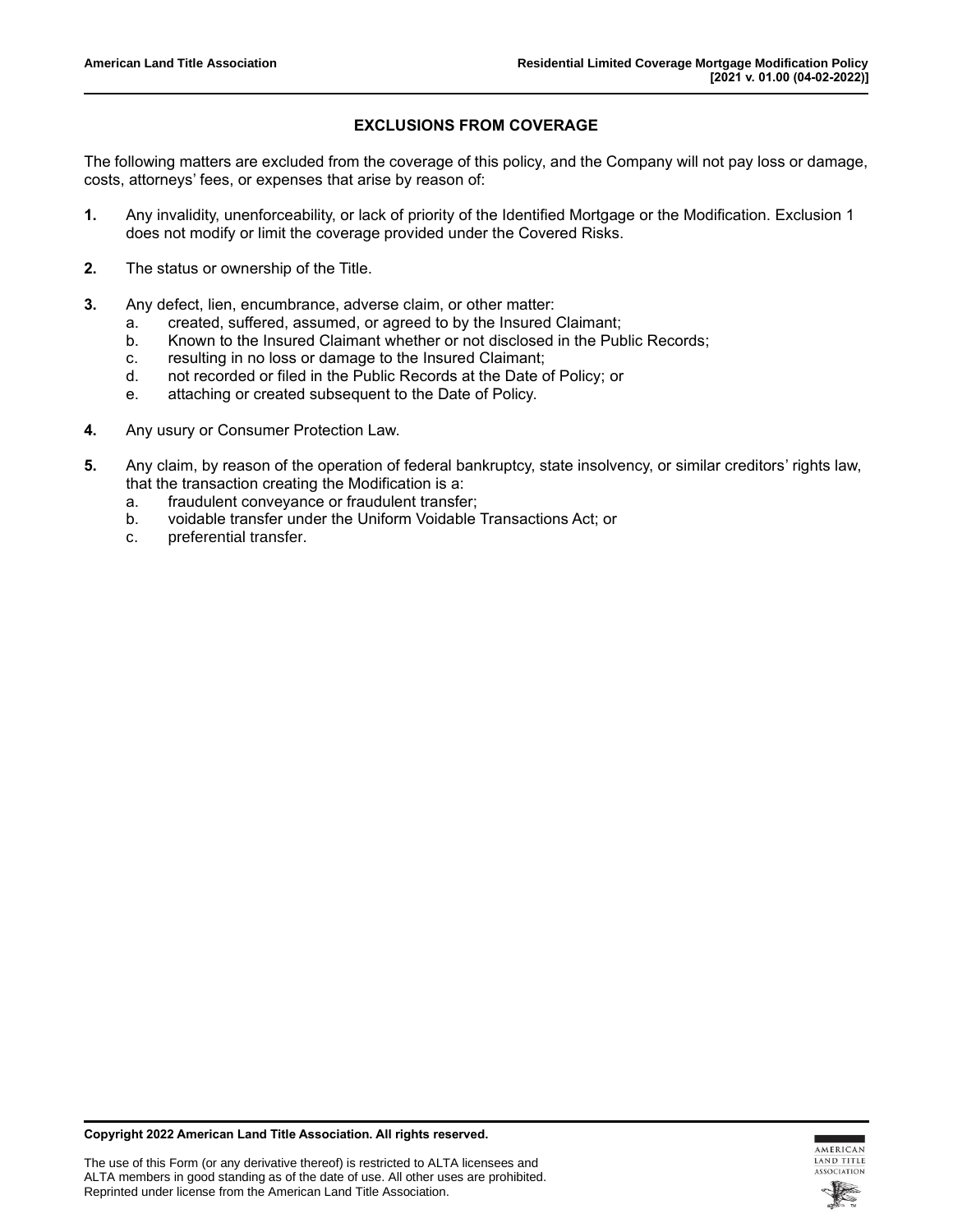**[**Transaction Identification Data, for which the Company assumes no liability as set forth in Condition 9.f.: Issuing Agent: Issuing Office: Issuing Office's ALTA® Registry ID: Loan ID Number: Issuing Office File Number: Property Address:**]**

## **SCHEDULE**

Name and Address of Title Insurance Company: Policy Number: Amount of Insurance: \$ **[**Premium: \$\_\_\_\_\_\_\_\_\_\_\_\_\_\_\_\_**]** Date of Policy: **[at a.m.] [at a.m.] [at a.m.] [at a.m.] [at a.m.] [at a.m.] [at a.m.] [at a.m.] [at a.m.] [at a.m.] [at a.m.] [at a.m.] [at a.m.] [at a.m.] [at a.m.] [at a.m.] [at a.m.] [** 

- **1.** The Insured is:
- **2.** The Identified Mortgage is described as follows:
- **3.** The Modification is described as follows:

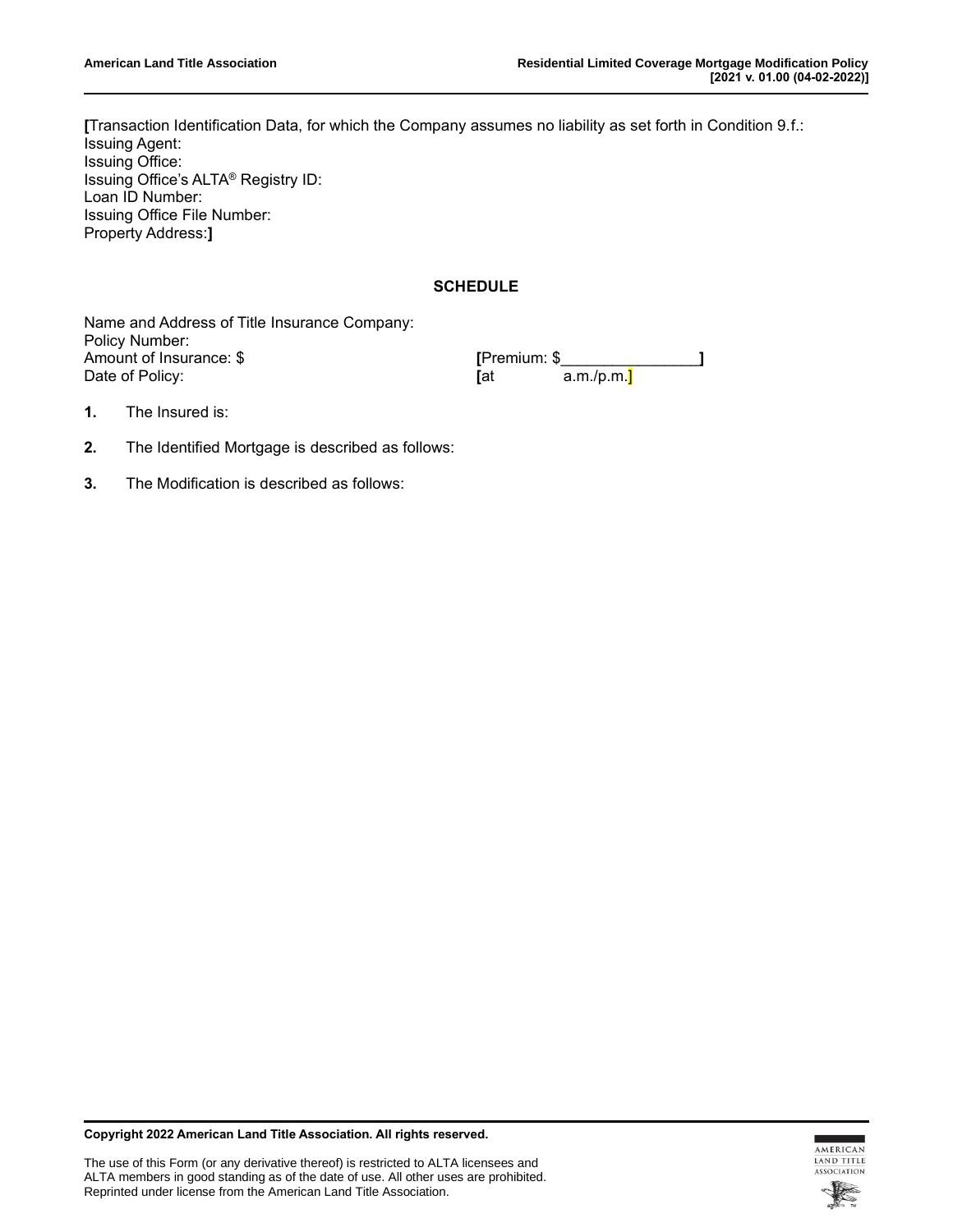# **CONDITIONS**

## **1.** DEFINITION OF TERMS

In this policy, the following terms have the meanings given to them below. Any defined term includes both the singular and the plural, as the context requires:

- a. "Affiliate": An Entity:
	- i. that is wholly owned by the Insured;
	- ii. that wholly owns the Insured; or
	- iii. if that Entity and the Insured are both wholly owned by the same person or Entity.
- b. "Amount of Insurance": The Amount of Insurance stated in the Schedule, as may be decreased by Condition 10.
- c. "Consumer Protection Law": Any law regulating trade, lending, credit, sale, and debt collection practices involving consumers; any consumer financial law; or any other law relating to truth-inlending, predatory lending, or a borrower's ability to repay a loan.
- d. "Date of Policy": The Date of Policy stated in the Schedule.
- e. "Entity": A corporation, partnership, trust, limited liability company, or other entity authorized by law to own title to real property in the State where the Land is located.
- f. "Government Mortgage Agency or Instrumentality": Any government agency or instrumentality that is the owner of the Indebtedness, an insurer, or a guarantor under an insurance contract or guaranty insuring or guaranteeing the Indebtedness, or any part of it, whether named as an Insured or not.
- g. "Identified Mortgage": The Mortgage described in Item 2 of the Schedule.
- h. "Indebtedness": Any obligation secured by the Identified Mortgage as modified by the Modification, including an obligation evidenced by electronic means authorized by law. If that obligation is the payment of a debt, the Indebtedness is:
	- i. the sum of:
		- (a). principal disbursed as of the Date of Policy;
		- (b). interest on the loan;
		- (c). expenses of foreclosure and any other costs of enforcement;
		- (d). advances for insurance premiums;
		- (e). advances to assure compliance with law or to protect the validity, enforceability, or priority of the lien of the Identified Mortgage before the acquisition of the estate or interest in the Title; including, but not limited to:
			- (1). real estate taxes and assessments imposed by a governmental taxing authority, and
			- (2). regular, periodic assessments by a property owners' association; and
		- (f). advances to prevent deterioration of improvements before the Insured's acquisition of the Title, but
	- ii. reduced by the sum of all payments and any amounts forgiven by an Insured.
- i. "Insured":
	- i. (a). The Insured named in Item 1 of the Schedule or future owner of the Indebtedness other than an Obligor, if the named Insured or future owner of the Indebtedness owns the Indebtedness, the Title, or an estate or interest in the Land as provided in Condition 2, but only to the extent the named Insured or the future owner either:
		- (1). owns the Indebtedness for its own account or as a trustee or other fiduciary, or
		- (2). owns the Title after acquiring the Indebtedness;
		- (b). the person or Entity who has "control" of the "transferable record," if the Indebtedness is evidenced by a "transferable record," as defined by applicable electronic transactions law;
		- (c). the successor to the Title of an Insured resulting from dissolution, merger, consolidation, distribution, or reorganization;
		- (d). the successor to the Title of an Insured resulting from its conversion to another kind of Entity;
		- (e). the grantee of an Insured under a deed or other instrument transferring the Title, if the grantee is an Affiliate;

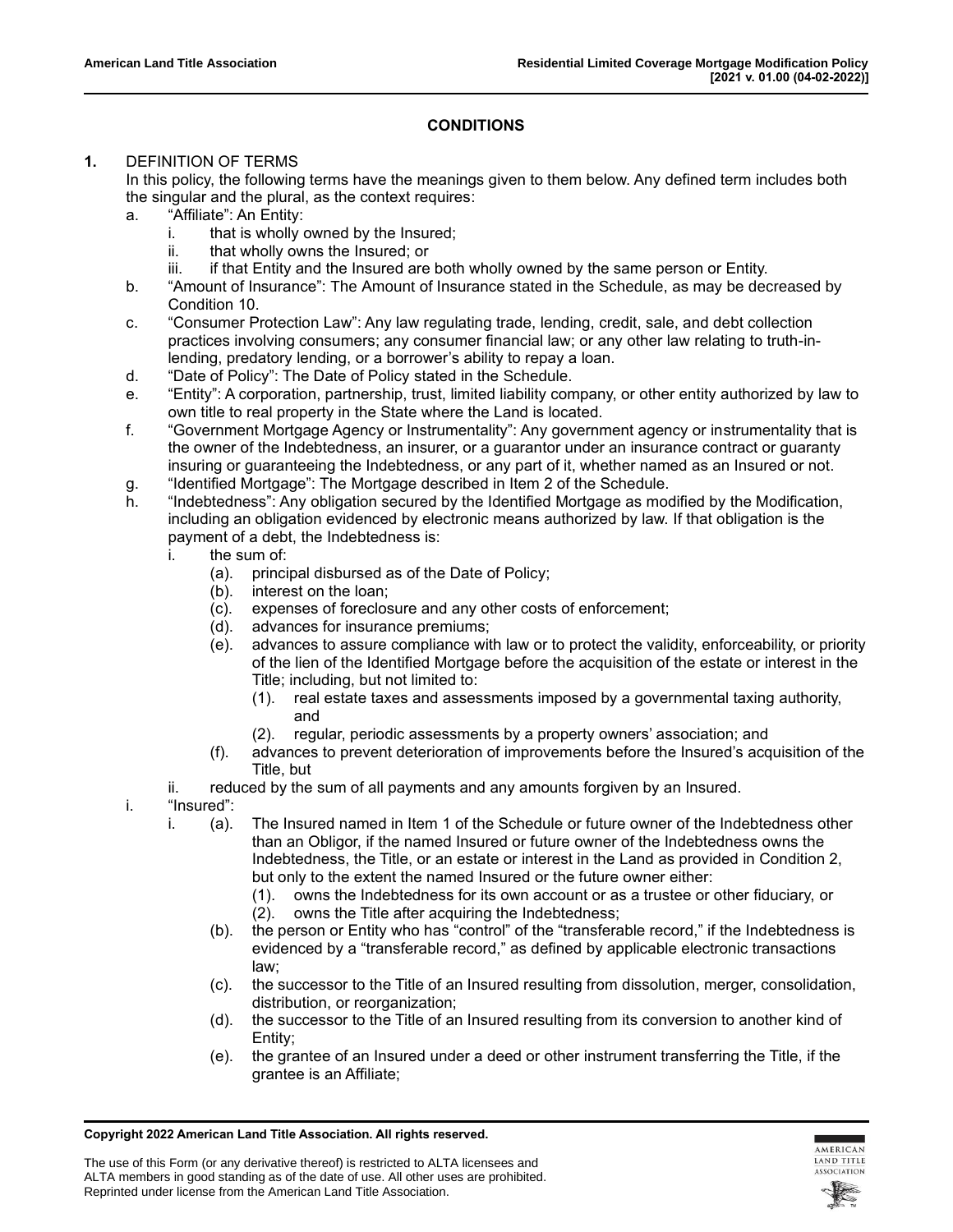- (f). an Affiliate that acquires the Title through foreclosure or deed-in-lieu of foreclosure of the Identified Mortgage; or
- (g). any Government Mortgage Agency or Instrumentality.
- ii. With regard to Conditions 1.i.i.(a). and 1.i.i.(b)., the Company reserves all rights and defenses as to any successor that the Company would have had against any predecessor Insured, unless the successor acquired the Indebtedness as a purchaser for value without Knowledge of the asserted defect, lien, encumbrance, adverse claim, or other matter insured against by this policy.
- iii. With regard to Conditions 1.i.i.(c)., 1.i.i.(d)., 1.i.i.(e)., and 1.i.i.(f)., the Company reserves all rights and defenses as to any successor or grantee that the Company would have had against any predecessor Insured.
- j. "Insured Claimant": An Insured claiming loss or damage arising under this policy.
- k. "Knowledge" or "Known": Actual knowledge or actual notice, but not constructive notice imparted by the Public Records.
- l. "Land": The land described in the Identified Mortgage and improvements located on that land at the Date of Policy that by State law constitute real property. The term "Land" does not include any property beyond that described in the Identified Mortgage, nor any right, title, interest, estate, or easement in any abutting street, road, avenue, alley, lane, right-of-way, body of water, or waterway.
- m. "Modification": The Modification described in Item 3 of the Schedule.
- n. "Mortgage": A mortgage, deed of trust, trust deed, security deed, or other real property security instrument, including one evidenced by electronic means authorized by law.
- o. "Obligor": A person or Entity that is or becomes a maker, borrower, or guarantor as to all or part of the Indebtedness or other obligation secured by the Identified Mortgage. A Government Mortgage Agency or Instrumentality is not an Obligor.
- p. "Public Records": The recording or filing system established under State statutes in effect at the Date of Policy under which a document must be recorded or filed to impart constructive notice of matters relating to the Title to a purchaser for value without Knowledge. The term "Public Records" does not include any other recording or filing system, including any pertaining to environmental remediation or protection, planning, permitting, zoning, licensing, building, health, public safety, or national security matters.
- q. "State": The state or commonwealth of the United States within whose exterior boundaries the Land is located. The term "State" also includes the District of Columbia, the Commonwealth of Puerto Rico, the U.S. Virgin Islands, and Guam.
- r. "Title": The estate or interest in the Land purported to be encumbered by the Identified Mortgage.

**2.** CONTINUATION OF COVERAGE

This policy continues as of the Date of Policy in favor of an Insured after the Insured's acquisition of the Title through either foreclosure or deed in lieu of foreclosure of the Identified Mortgage. Except as provided in Condition 2, this policy terminates and ceases to have any further force or effect after the Insured conveys the Title. This policy does not continue in force or effect in favor of any person or Entity that is not the Insured and acquires the Title or an obligation secured by a purchase money mortgage given to the Insured.

#### **3.** NOTICE OF CLAIM TO BE GIVEN BY INSURED CLAIMANT

The Insured must notify the Company promptly in writing if the Insured has Knowledge of any litigation or other matter for which the Company may be liable under this policy. If the Company is prejudiced by the failure of the Insured Claimant to provide prompt notice, the Company's liability to the Insured Claimant under this policy is reduced to the extent of the prejudice.

#### **4.** PROOF OF LOSS

The Company may, at its option, require as a condition of payment that the Insured Claimant furnish a signed proof of loss. The proof of loss must describe the defect, lien, encumbrance, adverse claim, or other matter insured against by this policy that constitutes the basis of loss or damage and must state, to the extent possible, the basis of calculating the amount of the loss or damage.

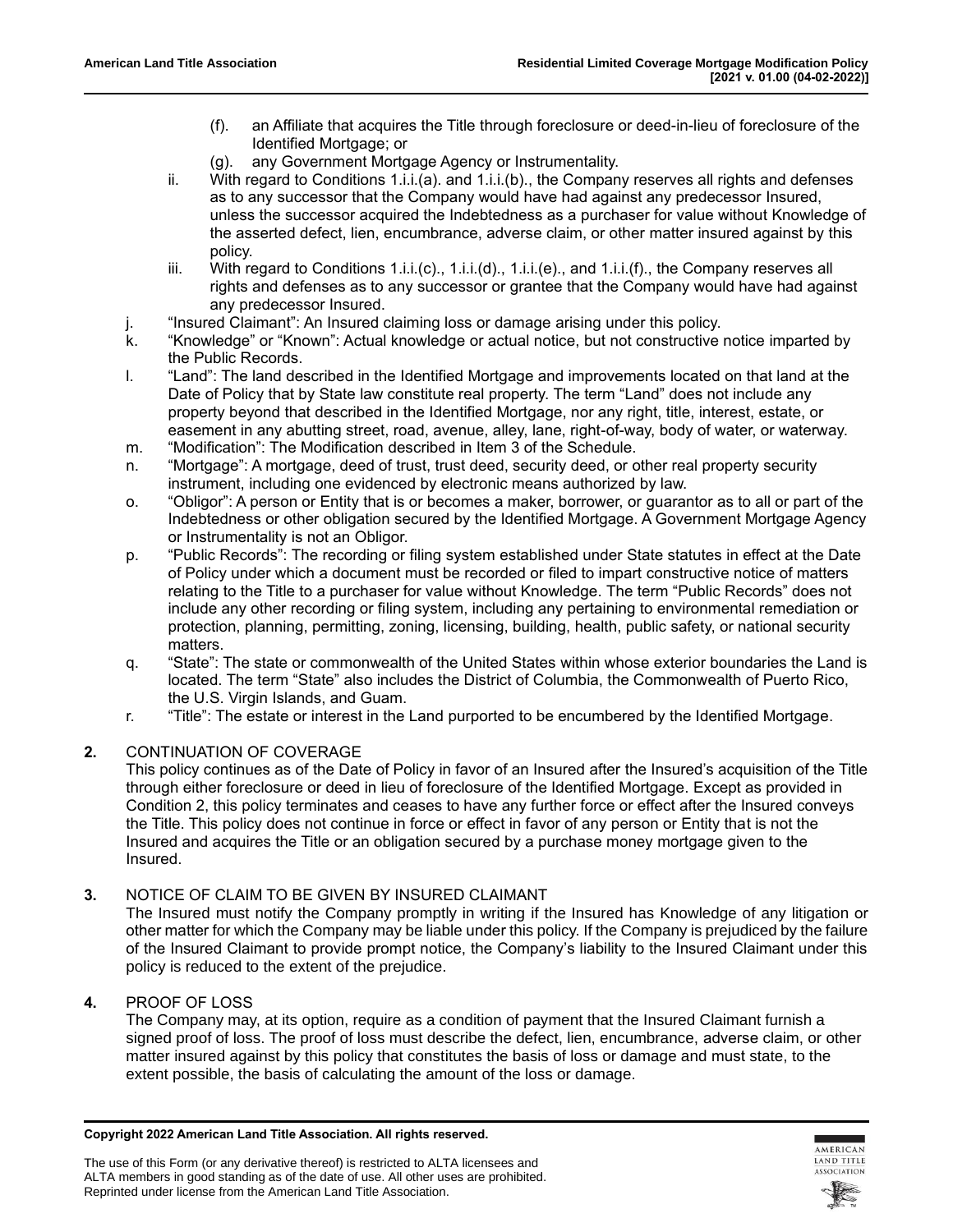## **5.** DEFENSE AND PROSECUTION OF ACTIONS

- a. Upon written request by the Insured, and subject to the options contained in Condition 7, the Company, at its own cost and without unreasonable delay, will provide for the defense of an Insured in litigation in which any third party asserts a claim covered by this policy adverse to the Insured. This obligation is limited to only those stated causes of action alleging matters insured against by this policy. The Company has the right to select counsel of its choice (subject to the right of the Insured to object for reasonable cause) to represent the Insured as to those covered causes of action. The Company is not liable for and will not pay the fees of any other counsel. The Company will not pay any fees, costs, or expenses incurred by the Insured in the defense of any cause of action that alleges matters not insured against by this policy.
- b. The Company has the right, in addition to the options contained in Condition 7, at its own cost, to institute and prosecute any action or proceeding or to do any other act that in its opinion may be necessary or desirable to establish the lien of the Identified Mortgage, as insured, or to prevent or reduce loss or damage to the Insured. The Company may take any appropriate action under the terms of this policy, whether or not it is liable to the Insured. The Company's exercise of these rights is not an admission of liability or waiver of any provision of this policy. If the Company exercises its rights under Condition 5.b., it must do so diligently.
- c. When the Company brings an action or asserts a defense as required or permitted by this policy, the Company may pursue the litigation to a final determination by a court having jurisdiction. The Company reserves the right, in its sole discretion, to appeal any adverse judgment or order.

### **6.** DUTY OF INSURED CLAIMANT TO COOPERATE

a. When this policy permits or requires the Company to prosecute or provide for the defense of any action or proceeding and any appeals, the Insured will secure to the Company the right to prosecute or provide defense in the action or proceeding, including the right to use, at its option, the name of the Insured for this purpose.

When requested by the Company, the Insured, at the Company's expense, must give the Company all reasonable aid in:

- i. securing evidence, obtaining witnesses, prosecuting or defending the action or proceeding, or effecting settlement; and
- ii. any other lawful act that in the opinion of the Company may be necessary or desirable to establish the lien of the Identified Mortgage, as insured.

If the Company is prejudiced by any failure of the Insured to furnish the required cooperation, the Company's liability and obligations to the Insured under this policy terminate, including any obligation to defend, prosecute, or continue any litigation, regarding the matter requiring such cooperation.

- b. The Company may reasonably require the Insured Claimant to submit to examination under oath by any authorized representative of the Company and to produce for examination, inspection, and copying, at such reasonable times and places as may be designated by the authorized representative of the Company, all records, in whatever medium maintained, including books, ledgers, checks, memoranda, correspondence, reports, e-mails, disks, tapes, and videos, whether bearing a date before or after the Date of Policy, that reasonably pertain to the loss or damage. Further, if requested by any authorized representative of the Company, the Insured Claimant must grant its permission, in writing, for any authorized representative of the Company to examine, inspect, and copy all the records in the custody or control of a third party that reasonably pertain to the loss or damage. No information designated in writing as confidential by the Insured Claimant provided to the Company pursuant to Condition 6 will be later disclosed to others unless, in the reasonable judgment of the Company, disclosure is necessary in the administration of the claim or required by law. Any failure of the Insured Claimant to submit for examination under oath, produce any reasonably requested information, or grant permission to secure reasonably necessary information from third parties as required in Condition 6.b., unless prohibited by law, terminates any liability of the Company under this policy as to that claim.
- **7.** OPTIONS TO PAY OR OTHERWISE SETTLE CLAIMS; TERMINATION OF LIABILITY
	- In case of a claim under this policy, the Company has the following additional options:
	- a. *To Pay or Tender Payment of the Amount of Insurance or to Purchase the Indebtedness*

**Copyright 2022 American Land Title Association. All rights reserved.**

The use of this Form (or any derivative thereof) is restricted to ALTA licensees and ALTA members in good standing as of the date of use. All other uses are prohibited. Reprinted under license from the American Land Title Association.

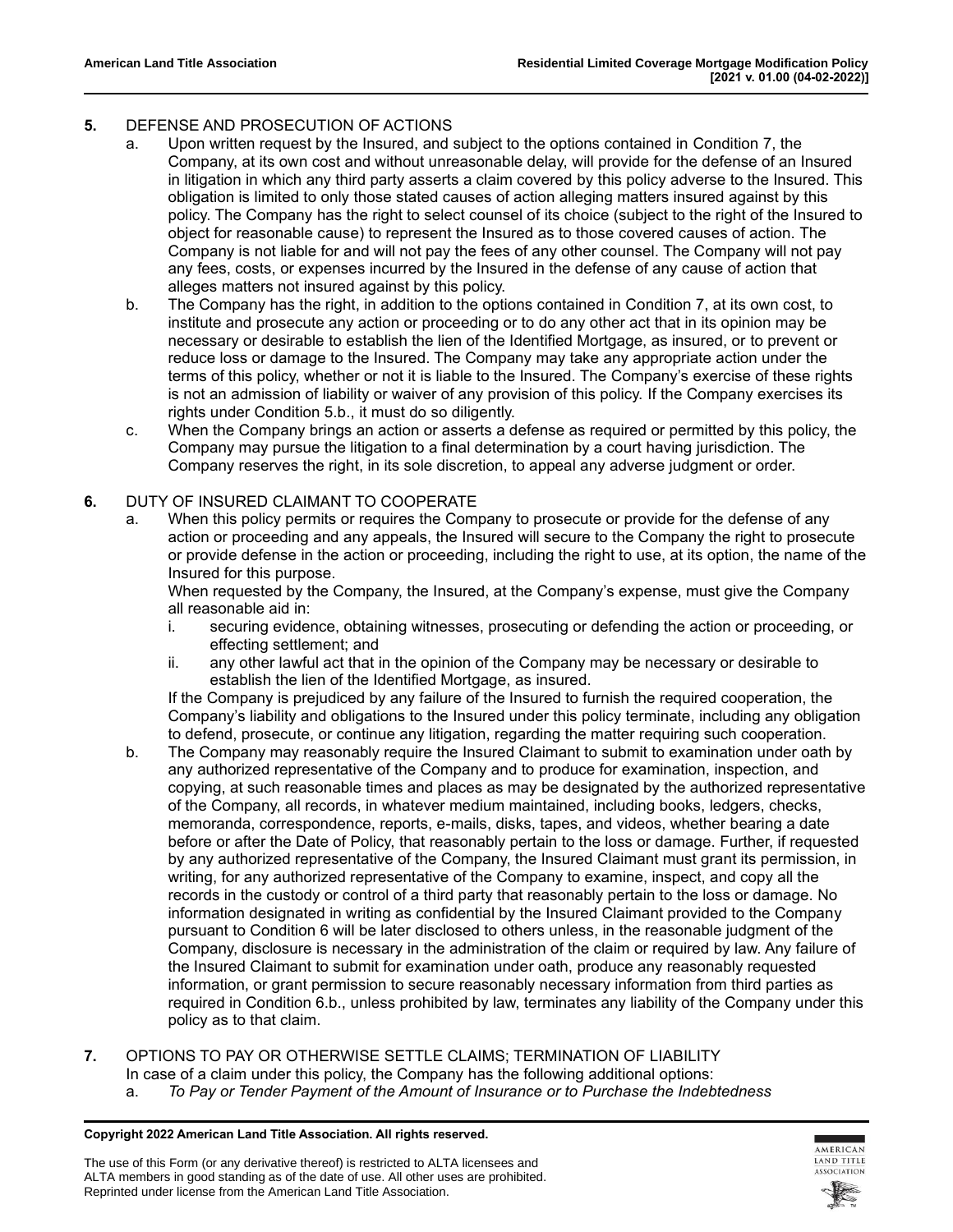- i. To pay or tender payment of the Amount of Insurance under this policy. In addition, the Company will pay any costs, attorneys' fees, and expenses incurred by the Insured Claimant that were authorized by the Company up to the time of payment or tender of payment and that the Company is obligated to pay; or
- ii. To purchase the Indebtedness for the amount of the Indebtedness on the date of purchase. In addition, the Company will pay any costs, attorneys' fees, and expenses incurred by the Insured Claimant that were authorized by the Company up to the time of purchase and that the Company is obligated to pay.

If the Company purchases the Indebtedness, the Insured must transfer, assign, and convey to the Company the Indebtedness and the Identified Mortgage, together with any collateral security.

Upon the exercise by the Company of either option provided for in Condition 7.a., the Company's liability and obligations to the Insured under this policy terminate, including any obligation to defend, prosecute, or continue any litigation.

- b. *To Pay or Otherwise Settle with Parties other than the Insured or with the Insured Claimant* 
	- i. To pay or otherwise settle with parties other than the Insured for or in the name of the Insured Claimant. In addition, the Company will pay any costs, attorneys' fees, and expenses incurred by the Insured Claimant that were authorized by the Company up to the time of payment and that the Company is obligated to pay; or
	- ii. To pay or otherwise settle with the Insured Claimant the loss or damage provided for under this policy. In addition, the Company will pay any costs, attorneys' fees, and expenses incurred by the Insured Claimant that were authorized by the Company up to the time of payment and that the Company is obligated to pay.

Upon the exercise by the Company of either option provided for in Condition 7.b., the Company's liability and obligations to the Insured under this policy for the claimed loss or damage terminate, including any obligation to defend, prosecute, or continue any litigation.

## **8.** CONTRACT OF INDEMNITY; DETERMINATION AND EXTENT OF LIABILITY

This policy is a contract of indemnity against actual monetary loss or damage sustained or incurred by an Insured Claimant who has suffered loss or damage by reason of matters insured against by this policy. This policy is not an abstract of the Title, report of the condition of the Title, legal opinion, opinion of the Title, or other representation of the status of the Title. All claims asserted under this policy are based in contract and are restricted to the terms and provisions of this policy. The Company is not liable for any claim alleging negligence or negligent misrepresentation arising from or in connection with this policy or the determination of the insurability of the Title.

- a. The extent of liability of the Company for loss or damage under this policy does not exceed the least of:
	- i. the Amount of Insurance;
	- ii. the Indebtedness;
	- iii. the difference between the fair market value of the Title, as insured, and the fair market value of the Title subject to the matter insured against by this policy; or
	- iv. if a Government Mortgage Agency or Instrumentality is the Insured Claimant, the amount it paid in the acquisition of the Title or the Identified Mortgage or in satisfaction of its insurance contract or guaranty relating to the Title or the Identified Mortgage.
- b. Fair market value of the Title in Condition 8.a.iii. is calculated using either:
	- i. the date the Insured acquires the Title as a result of a foreclosure or deed in lieu of foreclosure of the Identified Mortgage; or
	- ii. the date the lien of the Identified Mortgage is finally determined, as set forth in Condition 9.b., to have been rendered invalid, unenforceable, or to have lost priority by reason of the Modification.
- c. In addition to the extent of liability for loss or damage under Condition 8.a., the Company will also pay the costs, attorneys' fees, and expenses incurred in accordance with Conditions 5 and 7.



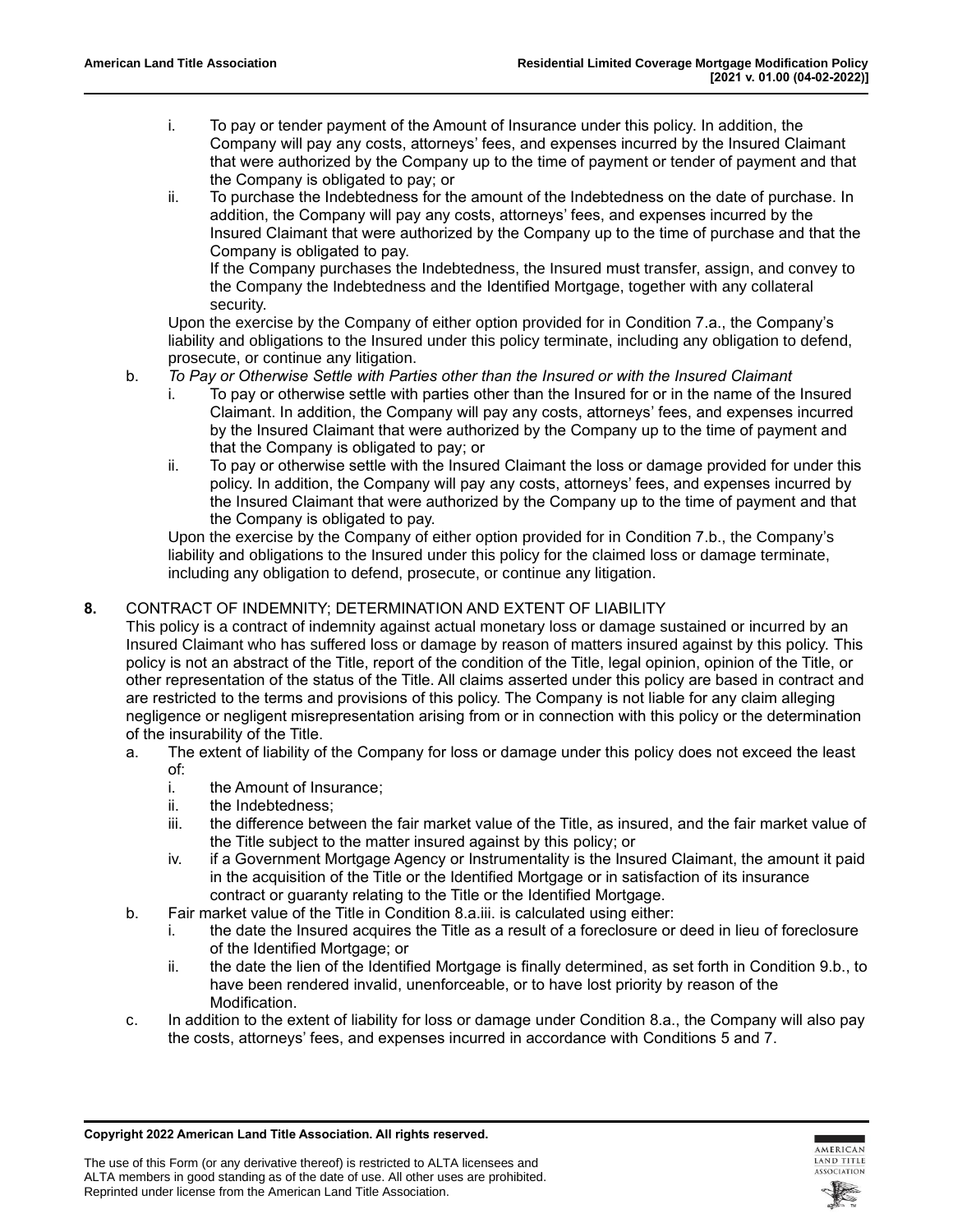## **9.** LIMITATION OF LIABILITY

- a. The Company fully performs its obligations and is not liable for any loss or damage caused to the Insured if the Company accomplishes any of the following in a reasonable manner:
	- i. removes the alleged defect, lien, encumbrance, adverse claim, or other matter; or
	- ii. establishes the lien of the Identified Mortgage,

all as insured. The Company may do so by any method, including litigation and the completion of any appeals.

- b. The Company is not liable for loss or damage arising out of any litigation, including litigation by the Company or with the Company's consent, until a State or federal court having jurisdiction makes a final, non-appealable determination adverse to the lien of the Identified Mortgage, as insured.
- c. The Company is not liable for loss or damage to the Insured for liability voluntarily assumed by the Insured in settling any claim or suit without the prior written consent of the Company.
- d. The Company is not liable under this policy for any indirect, special, or consequential damages.
- e. An Insured Claimant must own the Indebtedness or have acquired the Title at the time that a claim under this policy is paid.
- f. The Company is not liable for the content of the Transaction Identification Data, if any.

## **10.** REDUCTION OR TERMINATION OF INSURANCE

- a. All payments under this policy, except payments made for costs, attorneys' fees, and expenses, reduce the Amount of Insurance by the amount of the payment.
- b. The voluntary satisfaction or release of the Identified Mortgage terminates all liability of the Company, except as provided in Condition 2.

### **11.** PAYMENT OF LOSS

When liability and the extent of loss or damage are determined in accordance with the Conditions, the Company will pay the loss or damage within 30 days.

## **12.** COMPANY'S RECOVERY AND SUBROGATION RIGHTS UPON SETTLEMENT AND PAYMENT

- a. *Company's Right to Recover*
	- i. If the Company settles and pays a claim under this policy, it is subrogated and entitled to the rights and remedies of the Insured Claimant in the Title or Identified Mortgage and all other rights and remedies of the Insured Claimant in respect to the claim that the Insured Claimant has against any person, entity, or property to the fullest extent permitted by law, but limited to the amount of any loss, costs, attorneys' fees, and expenses paid by the Company. If requested by the Company, the Insured Claimant must execute documents to transfer these rights and remedies to the Company. The Insured Claimant permits the Company to sue, compromise, or settle in the name of the Insured Claimant and to use the name of the Insured Claimant in any transaction or litigation involving these rights and remedies.
	- ii. If a payment on account of a claim does not fully cover the loss of the Insured Claimant, the Company defers the exercise of its subrogation right until after the Insured Claimant fully recovers its loss.

### b. *Company's Subrogation Rights against Obligors*

The Company's subrogation right includes the Insured's rights against Obligors including the Insured's rights to repayment under a note, indemnity, guaranty, warranty, insurance policy, or bond, despite any provision in those instruments that addresses recovery or subrogation rights. An Obligor cannot avoid the Company's subrogation right by acquiring the Indebtedness as a result of an indemnity, guaranty, warranty, insurance policy, or bond, or in any other manner. The Obligor is not an Insured under this policy. The Company may not exercise its rights under Condition 12.b. against a Government Mortgage Agency or Instrumentality.

- c. *Insured's Rights and Limitations*
	- i. The owner of the Indebtedness may release or substitute the personal liability of any debtor or guarantor, extend or otherwise modify the terms of payment, release a portion of the Title from the lien of the Identified Mortgage, or release any collateral security for the Indebtedness, if the action does not affect the enforceability or priority of the lien of the Identified Mortgage.



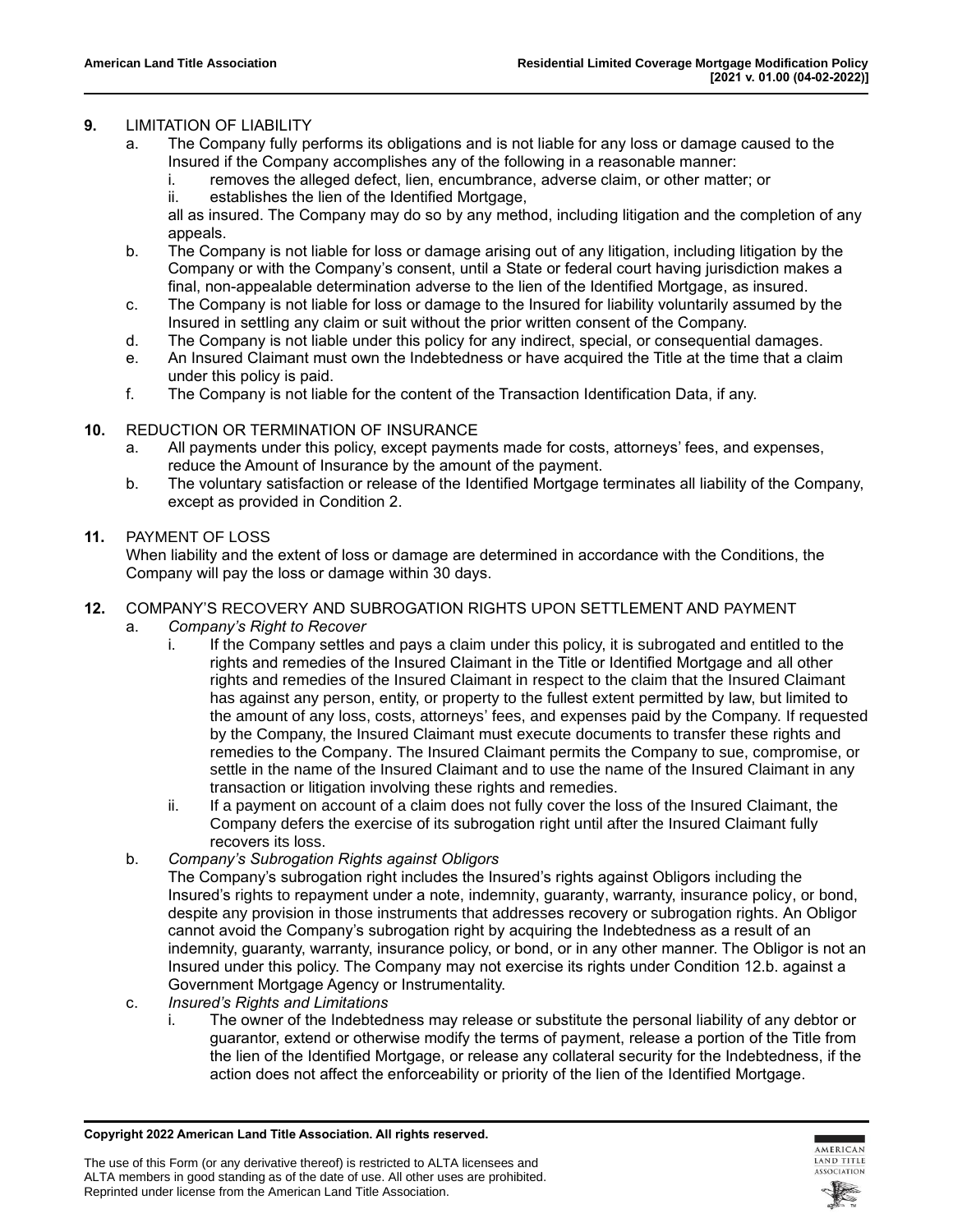ii. If the Insured exercises a right provided in Condition 12.c.i. but has Knowledge of any claim adverse to the Title or the lien of the Identified Mortgage insured against by this policy, the Company is required to pay only that part of the loss insured against by this policy that exceeds the amount, if any, lost to the Company by reason of the impairment by the Insured Claimant of the Company's subrogation right.

### **13.** POLICY ENTIRE CONTRACT

- a. This policy together with all endorsements, if any, issued by the Company is the entire policy and contract between the Insured and the Company. In interpreting any provision of this policy, this policy will be construed as a whole. This policy and any endorsement to this policy may be evidenced by electronic means authorized by law.
- b. Any amendment of this policy must be by a written endorsement issued by the Company. To the extent any term or provision of an endorsement is inconsistent with any term or provision of this policy, the term or provision of the endorsement controls. Unless the endorsement expressly states, it does not:
	- i. modify any prior endorsement;
	- ii. extend the Date of Policy;
	- iii. insure against loss or damage exceeding the Amount of Insurance; or
	- iv. increase the Amount of Insurance.

### **14.** SEVERABILITY

In the event any provision of this policy, in whole or in part, is held invalid or unenforceable under applicable law, this policy will be deemed not to include that provision or the part held to be invalid, but all other provisions will remain in full force and effect.

### **15.** CHOICE OF LAW AND CHOICE OF FORUM

a. *Choice of Law*

The Company has underwritten the risks covered by this policy and determined the premium charged in reliance upon the State law affecting interests in real property and the State law applicable to the interpretation, rights, remedies, or enforcement of policies of title insurance of the State where the Land is located.

The State law of the State where the Land is located, or to the extent it controls, federal law, will determine the validity of claims against the Title or the lien of the Identified Mortgage and the interpretation and enforcement of the terms of this policy, without regard to conflicts of law principles to determine the applicable law.

b. *Choice of Forum*

Any litigation or other proceeding brought by the Insured against the Company must be filed only in a State or federal court having jurisdiction.

# **16.** NOTICES

| Any notice of claim and any other notice or statement in writing required to be given to the Company under |           |  |
|------------------------------------------------------------------------------------------------------------|-----------|--|
| this policy must be given to the Company at:                                                               | (fill in) |  |

### **17.** CLASS ACTION

ALL CLAIMS AND DISPUTES ARISING OUT OF OR RELATING TO THIS POLICY, INCLUDING ANY SERVICE OR OTHER MATTER IN CONNECTION WITH ISSUING THIS POLICY, ANY BREACH OF A POLICY PROVISION, OR ANY OTHER CLAIM OR DISPUTE ARISING OUT OF OR RELATING TO THE TRANSACTION GIVING RISE TO THIS POLICY, MUST BE BROUGHT IN AN INDIVIDUAL CAPACITY. NO PARTY MAY SERVE AS PLAINTIFF, CLASS MEMBER, OR PARTICIPANT IN ANY CLASS OR REPRESENTATIVE PROCEEDING.

### **[18.** ARBITRATION

a. All claims and disputes arising out of or relating to this policy, including any service or other matter in connection with issuing this policy, any breach of a policy provision, or any other claim or dispute arising out of or relating to the transaction giving rise to this policy, may be resolved by arbitration. If



**Copyright 2022 American Land Title Association. All rights reserved.**